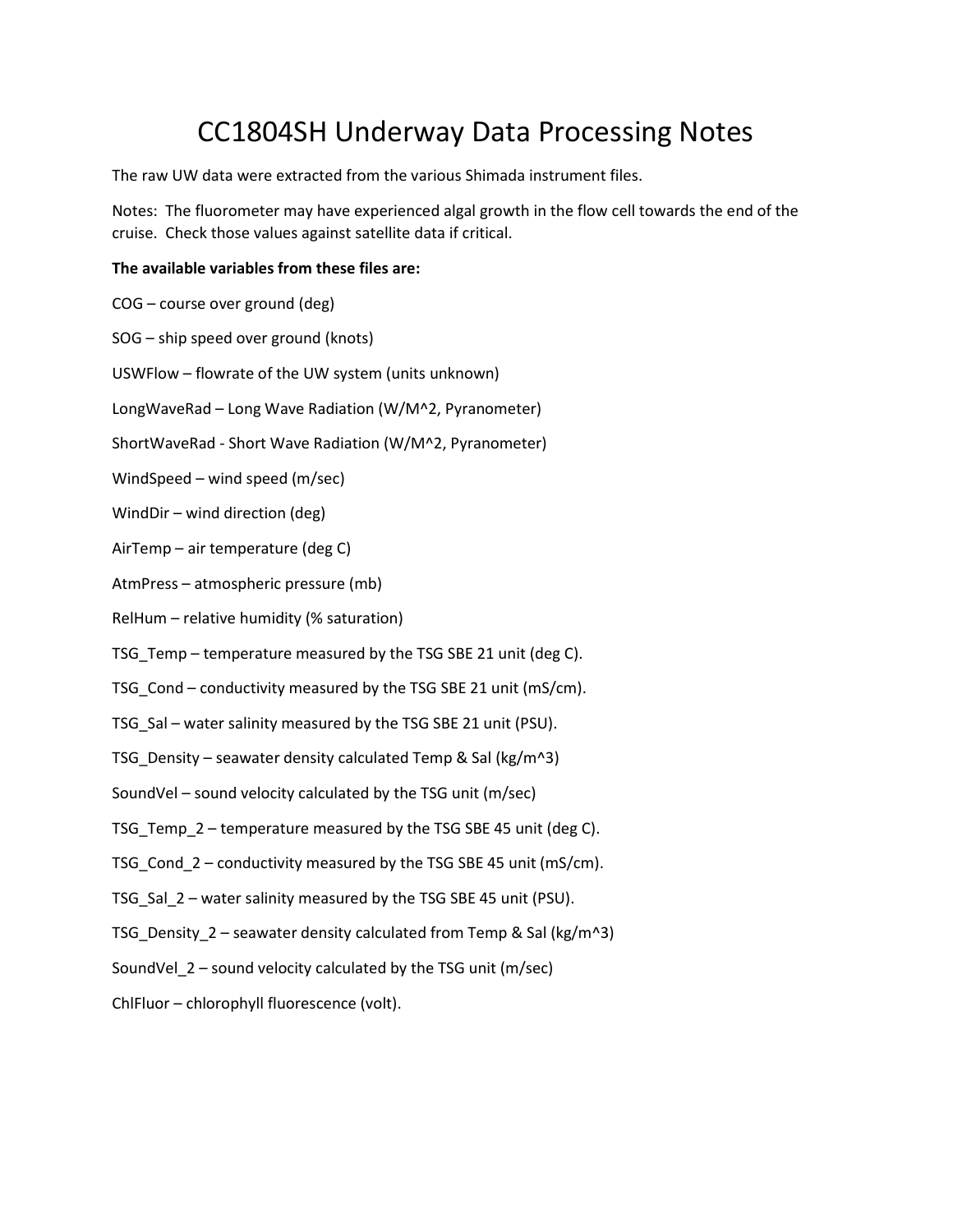#### Derived variables are:

- Pred\_Temp temperature derived from calibrations of TSG\_Temp vs. CalCOFI 0 to 12 m bottle temperatures (deg C)
- Pred\_Sal salinity derived from calibrations of TSG\_Sal vs. CalCOFI 0 to 12 m bottle salinity (PSU)
- Pred\_Chl chlorophyll derived from calibrations of ChlFluor vs. CalCOFI 0 to 12 m bottle Chl a (ug-Chl/L).

#### Temperature Calibration:

Pred\_Temp – temperature derived from calibrations of TSG\_Temp vs. CalCOFI 0 to 12 m bottle

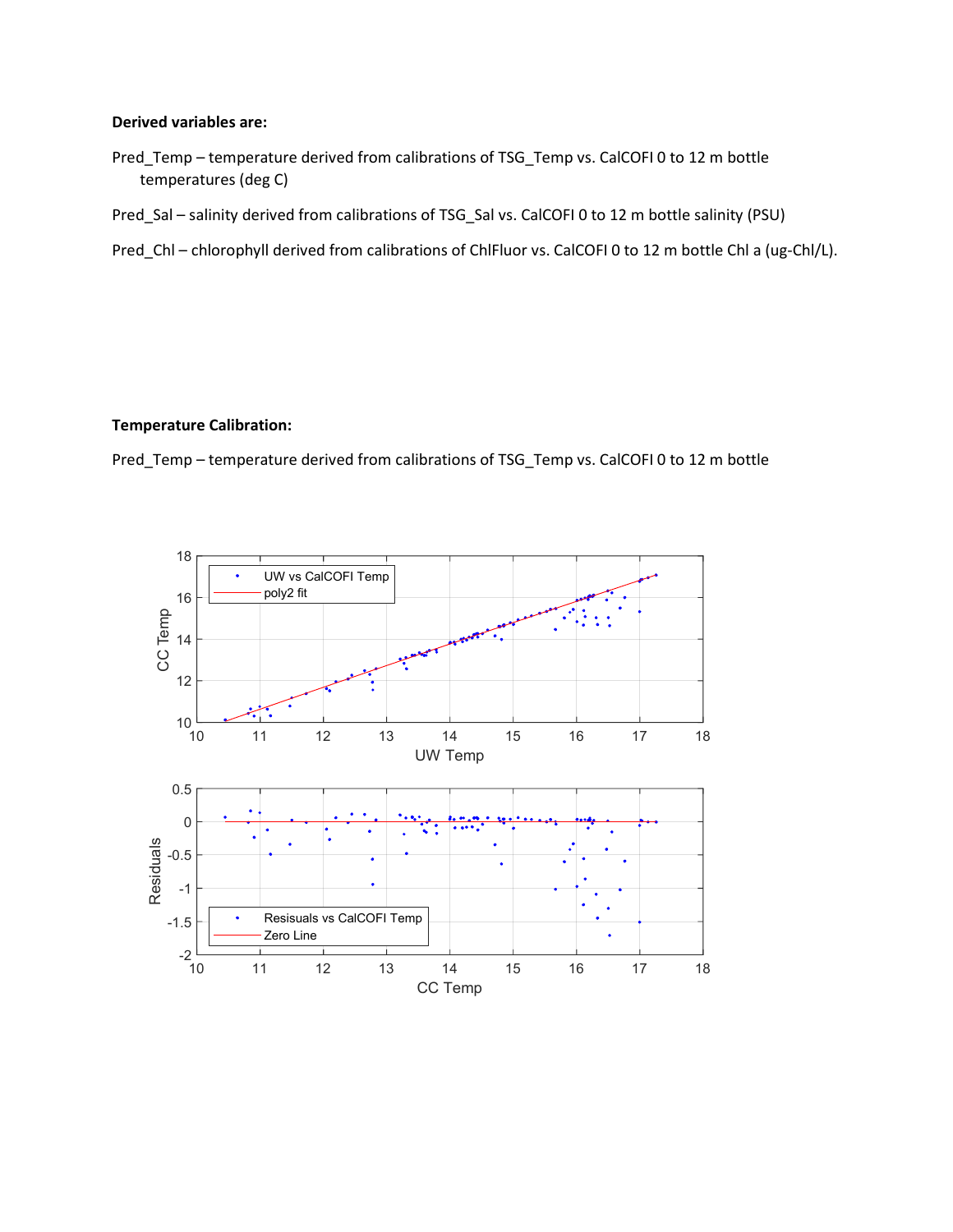### Salinity Calibration:

Pred\_Sal – salinity derived from calibrations of TSG\_Sal vs. CalCOFI 0 to 12 m bottle salinity (PSU)